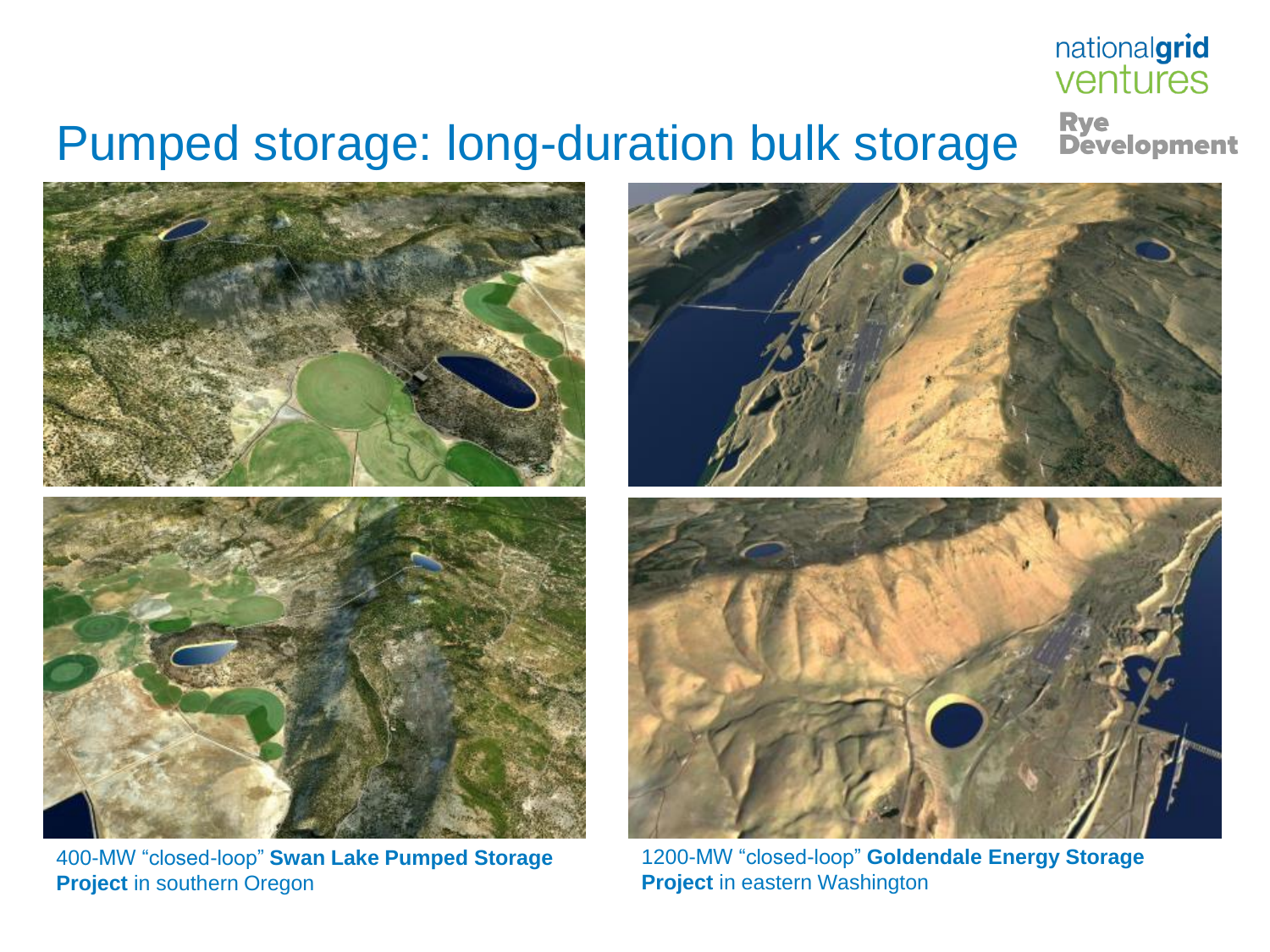# National Grid – one of the world's largest investor-owned energy utilities

### nationalgrid ventures **Rve Development**





- Own/operate the electricity transmission network in England and Wales (i.e. System Operator or "SO")
- Operate, but do not own, the Scottish networks
- Own/operate the gas National Transmission System in UK
- Own/operate transmission facilities across upstate New York, Massachusetts, New Hampshire, Rhode Island and Vermont
- Own/operate electricity distribution networks in upstate New York, Massachusetts and Rhode Island
- Own/operate gas distribution networks across the northeastern US, located in upstate New York, New York City, Long Island, Massachusetts and Rhode Island.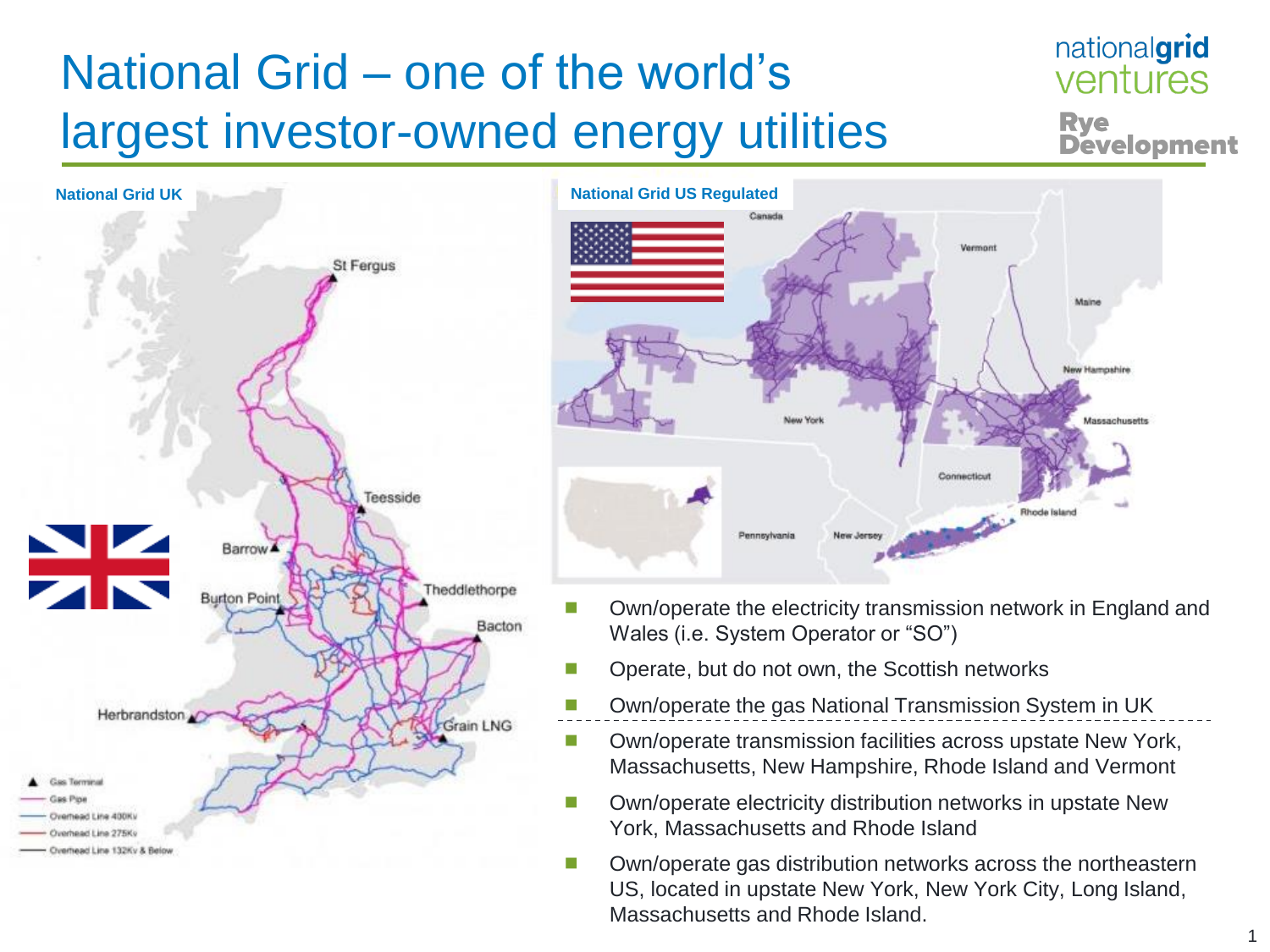#### nationalgrid CA 100% modeling selects mostly solar and ventures storage to meet decarbonization goals **Rye Development**

- 100%+ RPS achieved by 2050 in both scenarios
- RESOLVE utilizes a Planning Reserve Margin constraint but does not examine resource adequacy in detail

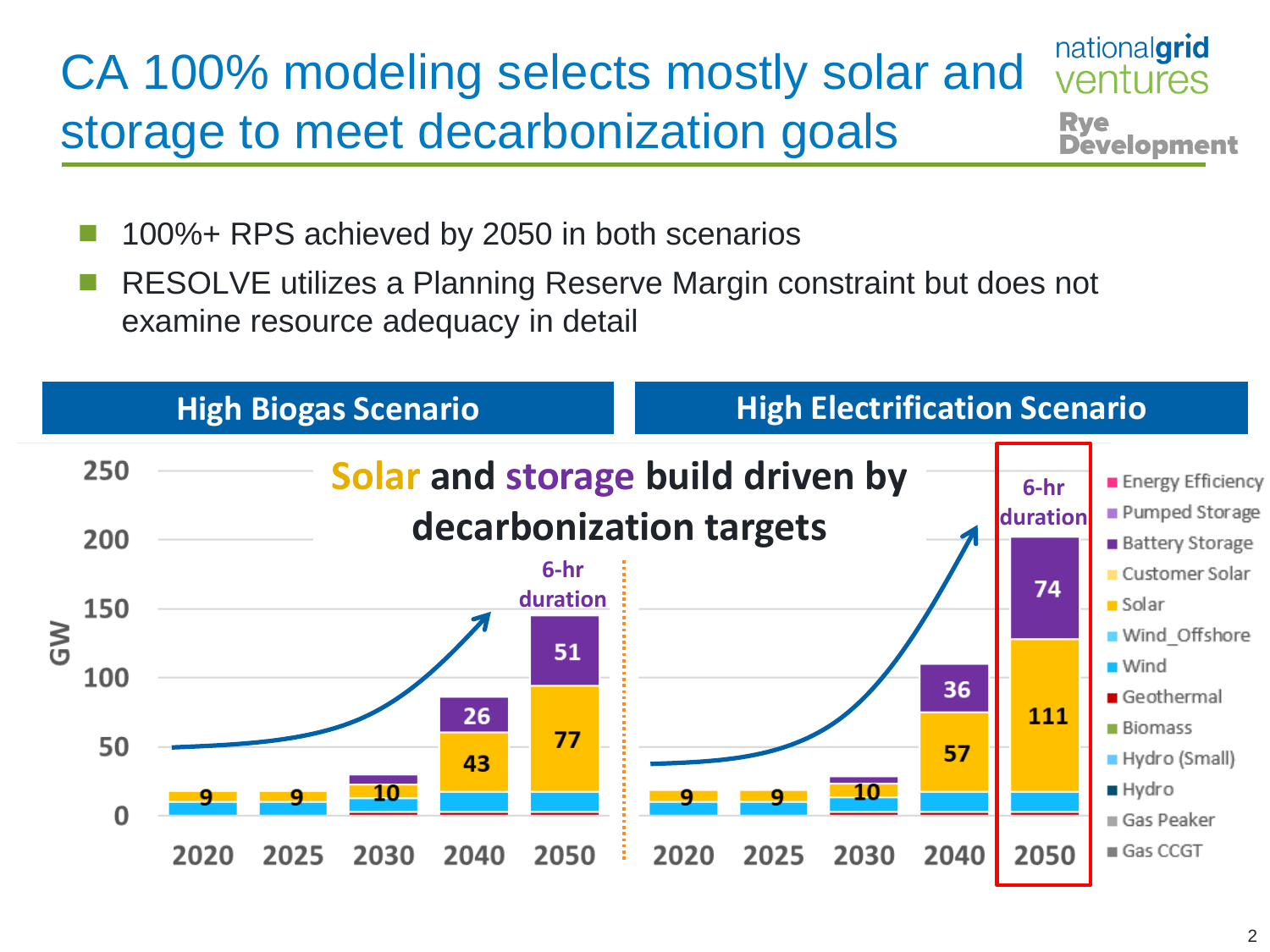#### nationalgrid ventures California's "duck curve" illustrates grid operational challenges with solar now and more future solar

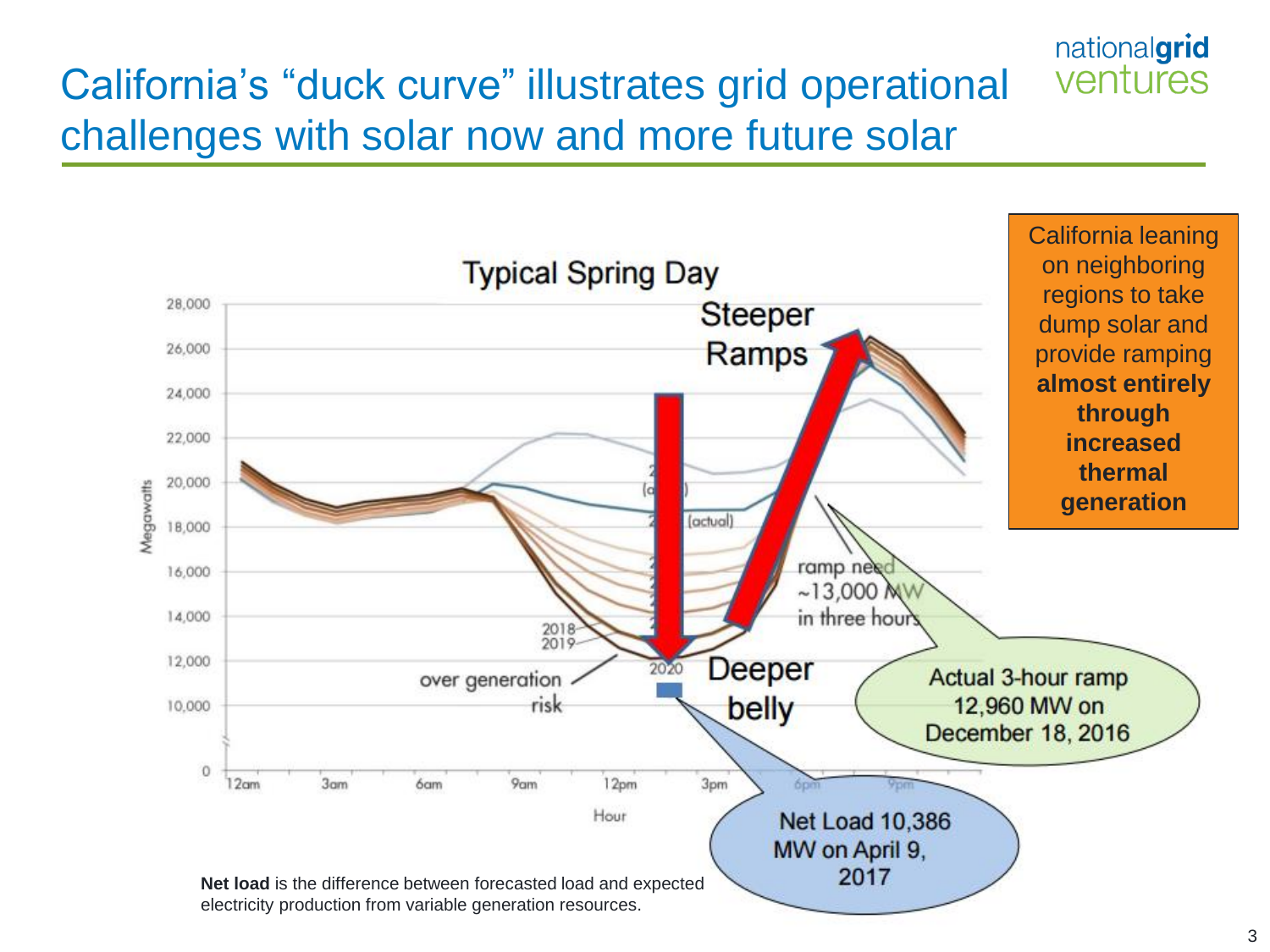## Over 6 GWs of spinning mass/inertia slated for retirement; very difficult (if not impossible) to build new gas-fired plants

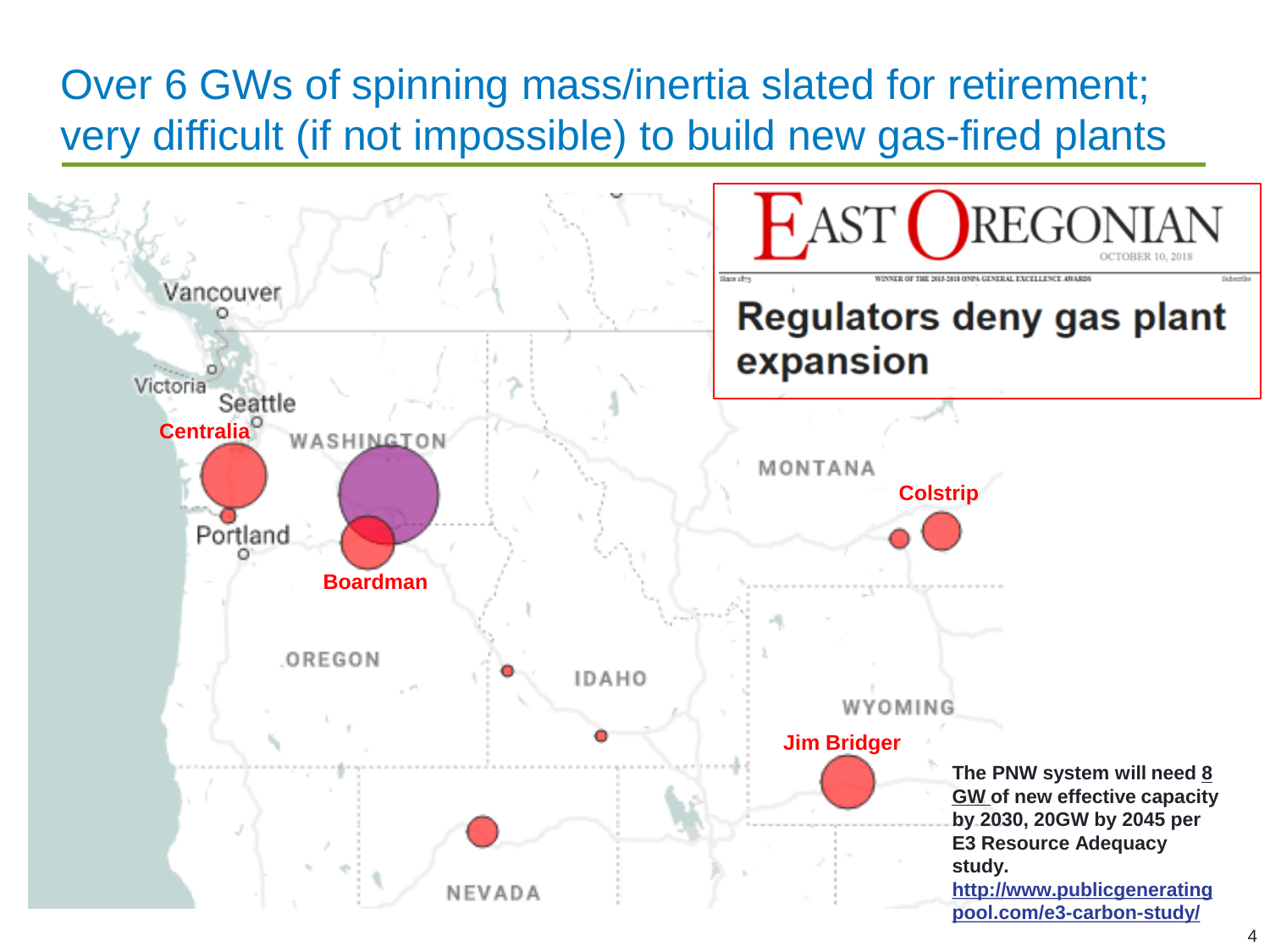## Pumped storage strategically located in grid for new carbon-free flexible capacity



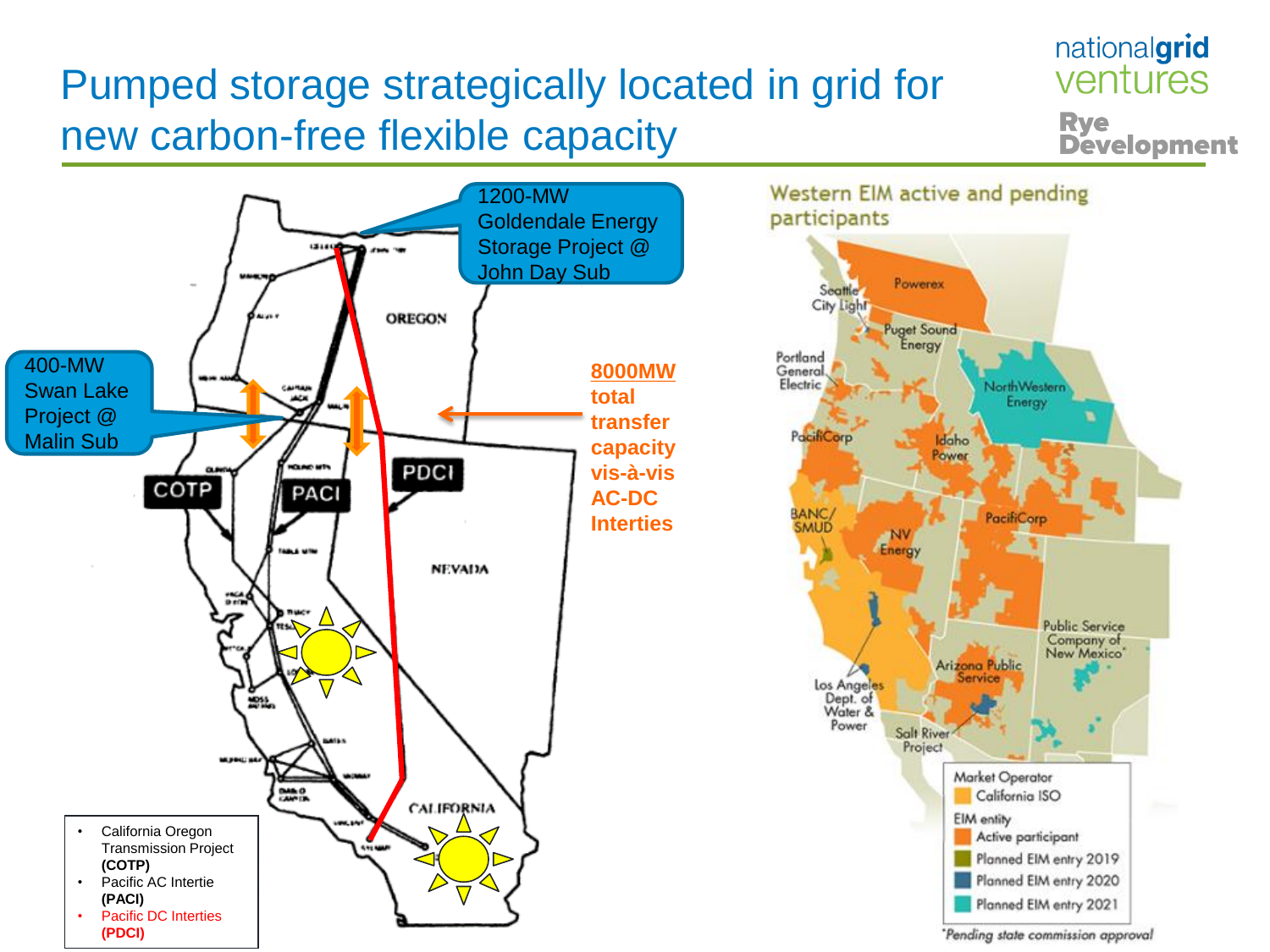#### nationalgrid ventures Significant PNW capacity needs in the near-term, particularly with WA 100% passing (i.e. no coal 2025) **Rye**



#### **Draft Capacity Need, MW**

| Year | Low  | <b>Base</b> | <b>High</b> |
|------|------|-------------|-------------|
| 2025 | 474  | 828         | 1227        |
| 2030 | 875  | 1343        | 1990        |
| 2035 | 1288 | 1971        | 2848        |
| 2040 | 1431 | 2326        | 3416        |
| 2045 | 1478 | 2578        | 3873        |
| 2050 | 1530 | 2819        | 4308        |



Electric Resource Capacity Need, Peak Deficit/(Surplus)

|  |  |  | 2023 2024 2025 2026 2027 2028 2029 2030 2031 2032 2033 2034 2035 2036 2037                     |  |  |  |  |  |
|--|--|--|------------------------------------------------------------------------------------------------|--|--|--|--|--|
|  |  |  | 36   171   253   565   551   557   623   717   759   837   908   1,015   1,128   1,624   1,695 |  |  |  |  |  |

Electric Resource Plan Forecast, Cumulative Nameplate Capacity of Resource Additions

|                                     | 2023 | 2027 | 2037  |
|-------------------------------------|------|------|-------|
| <b>Conservation (MW)</b>            | 374  | 521  | 714   |
| <b>Demand Response (MW)</b>         | 103  | 139  | 148   |
| Solar (MW)                          | 266  | 378  | 486   |
| <b>Energy Storage (MW)</b>          | 50   | 75   | 75    |
| <b>Redirected Transmission (MW)</b> | 188  | 188  | 188   |
| <b>Baseload Gas (MW)</b>            |      | 0    |       |
| Peaker (MW)                         | 0    | 717  | 1.912 |



Early/accelerated coal plant retirement, no new gas given PGE and Carty 2; 60% of its coal units are uneconomic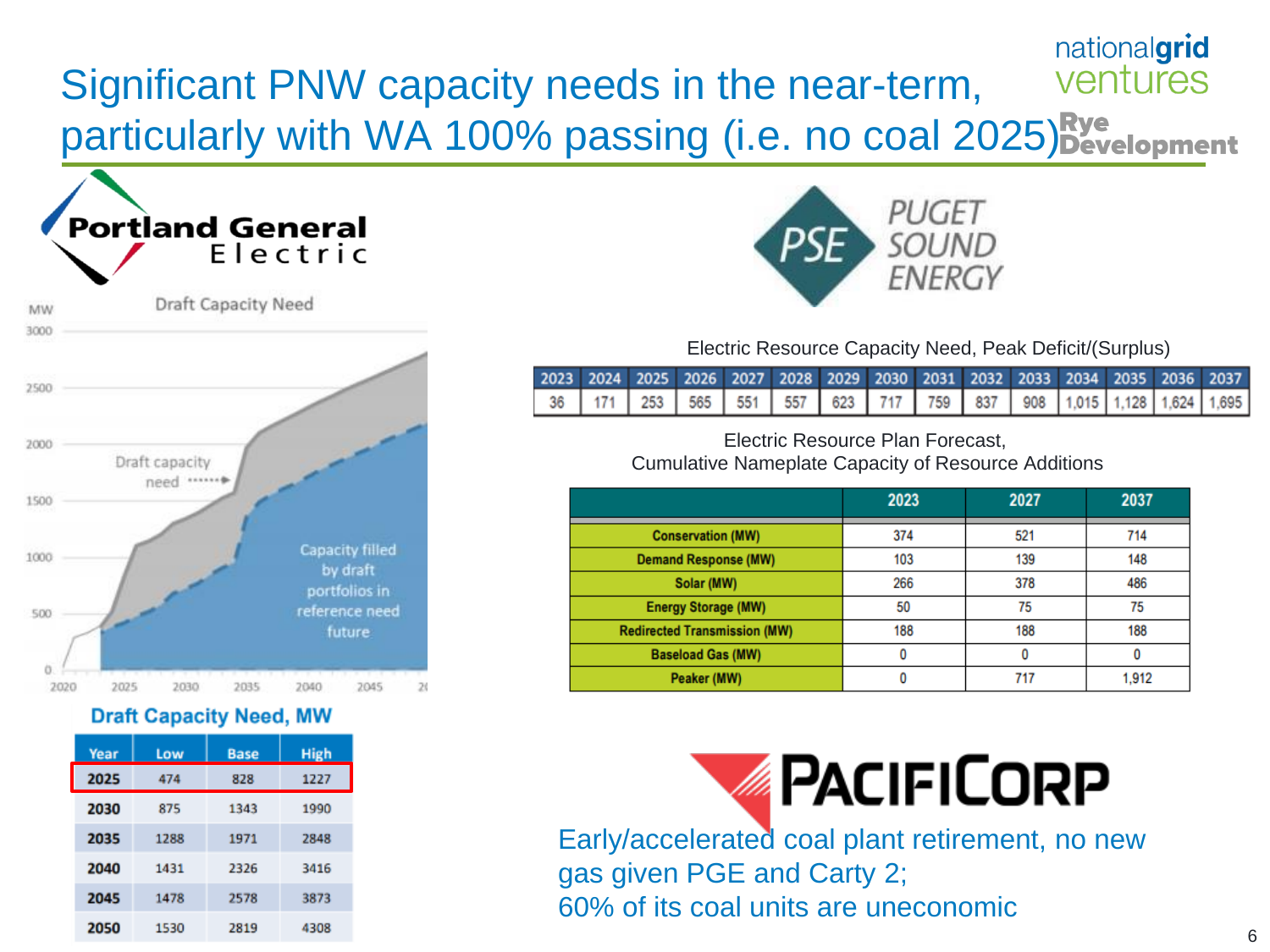# Swan Lake in PGE IRP dispatchable resource portfolios



**Rye** 

nationalgrid ventures

**Development** 

# **Draft Portfolios**

## **Dispatchable Resource Portfolios**



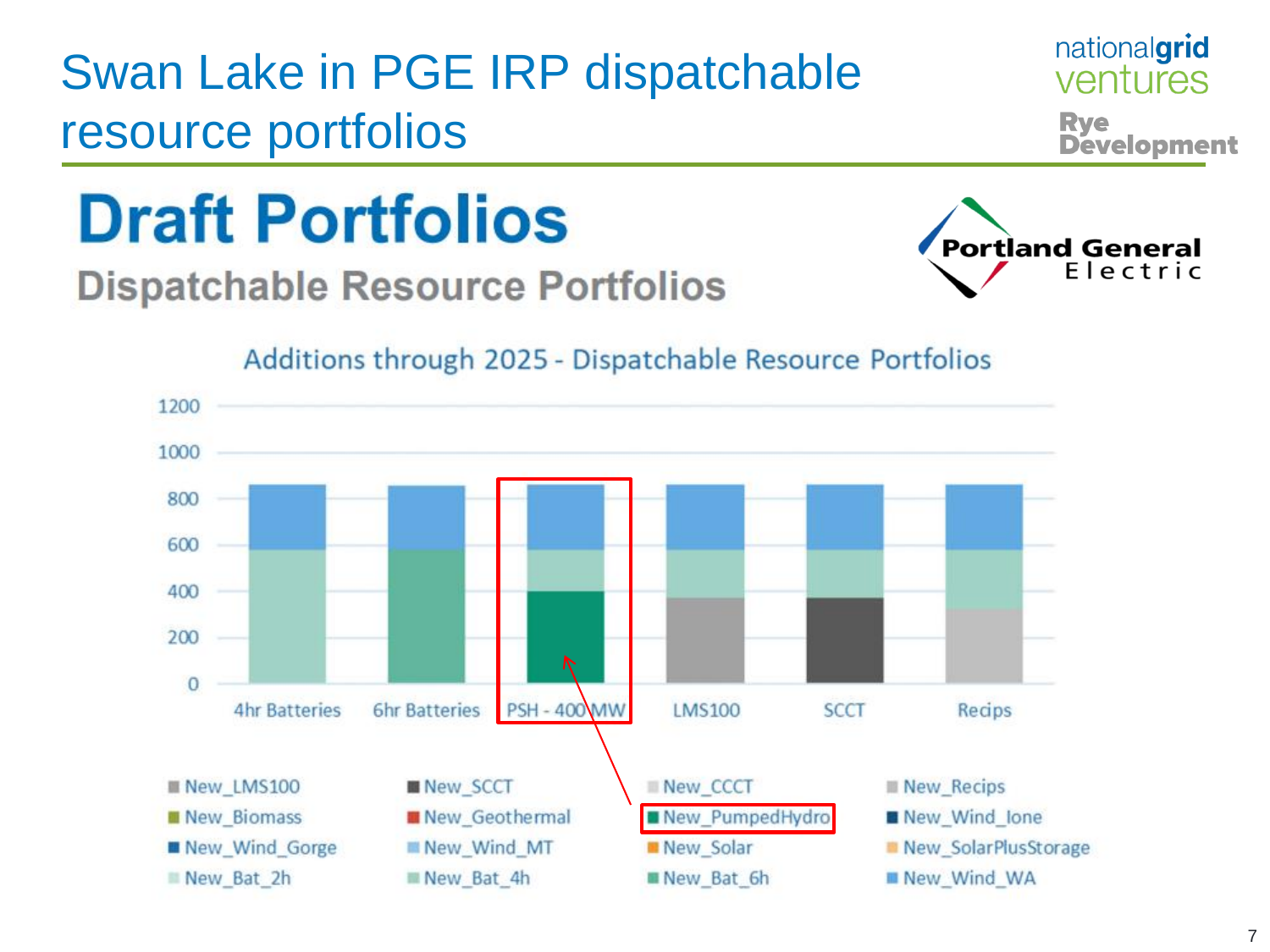#### nationalgrid PacifiCorp energy storage capacity ventures contribution and value of longer duration **Rye<br>Development**



- The maximum outage duration was nine hours in the reliability studies -nine hours of  $\bullet$ storage provides a 100% contribution.
- A four-hour resource covers just over 90% of summer events, and 99% of winter events. ۰

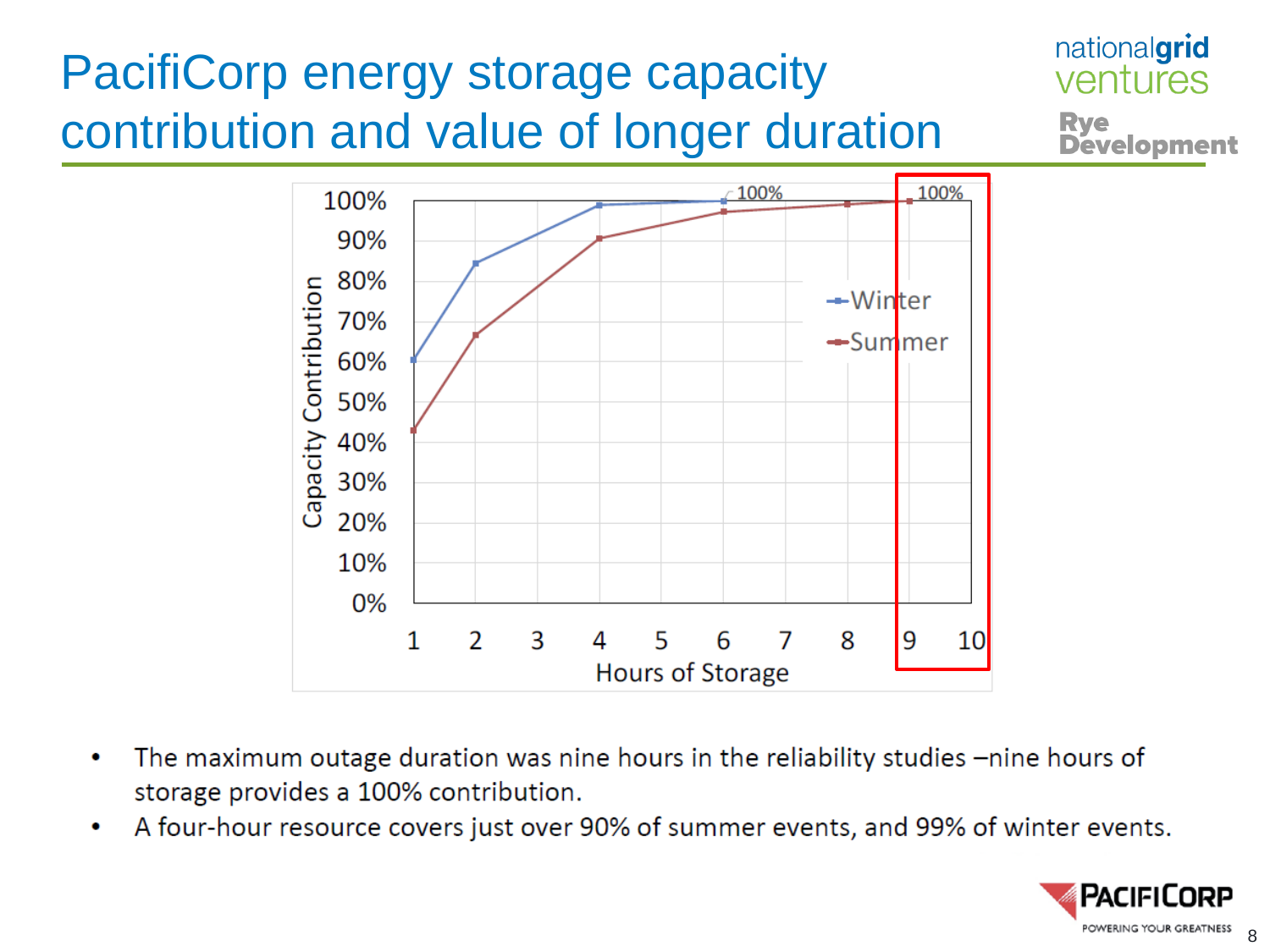## Energy storage cumulative resource need and duration under various scenarios



- Capping or eliminating electricity sector emissions increases the average duration of new energy storage resources
- Average duration approximately doubles from 12 to 24 hours as emissions reductions increase from 90% to 100% below 1990 levels



nationalgrid ventures

**Development** 

**Rve**